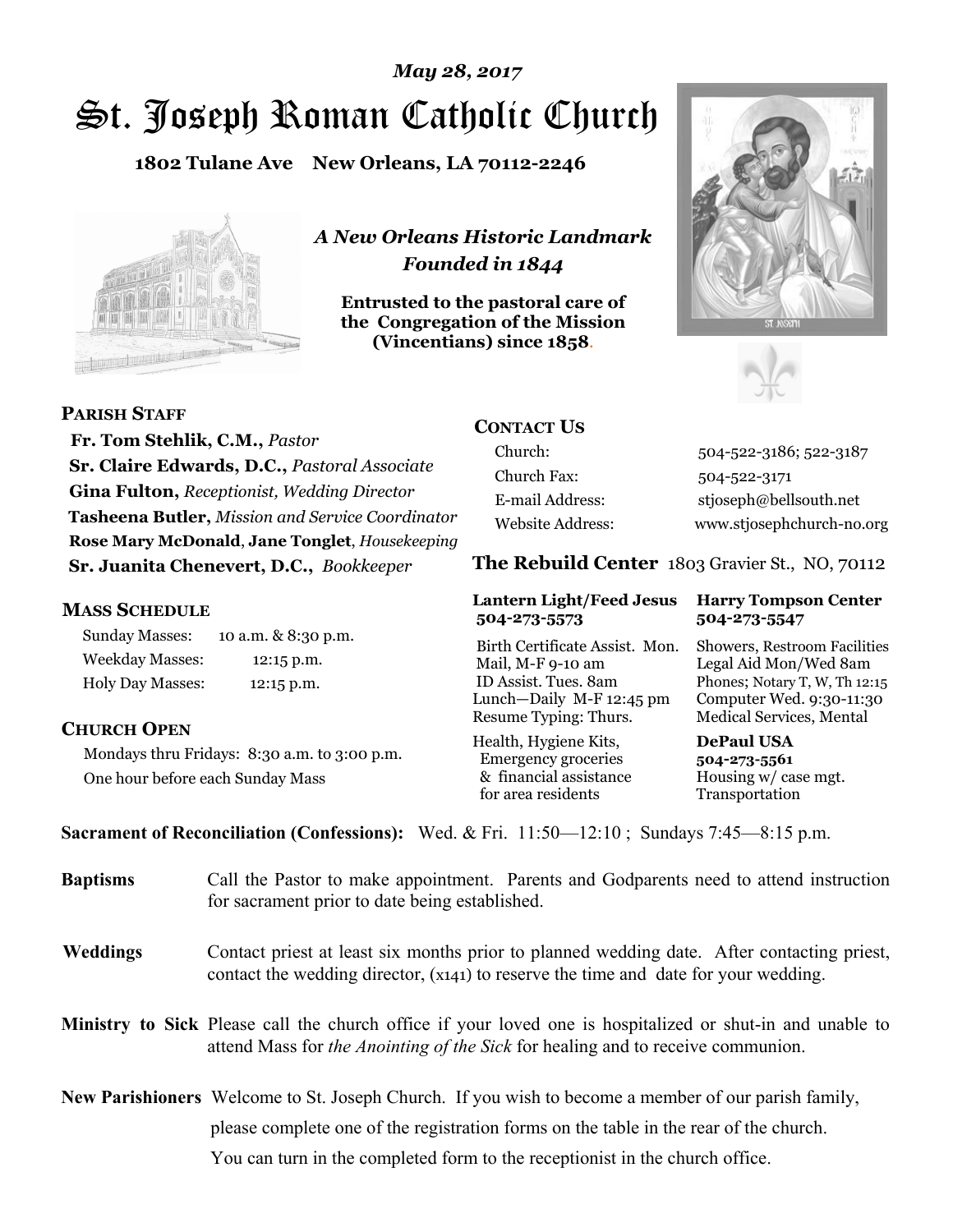# **The Ascension of the Lord May 28, 2017**

| 10:00 am St. Joseph Parishioners and Benefactors<br>8:30 pm David Cochiara (+), Brad D'Alfonso; Ainsley D'Alfonso |                                                                                    |  |  |
|-------------------------------------------------------------------------------------------------------------------|------------------------------------------------------------------------------------|--|--|
| Monday, May 29, 2017—Memorial Day                                                                                 | <b>READINGS FOR THE WEEK</b>                                                       |  |  |
| 12:15 p.m. Church Closed                                                                                          | One in Faith $#1023$<br><b>Sunday, May 28</b>                                      |  |  |
| Tuesday, May 30, 2017-                                                                                            | Monday: Acts 19:1-8; Ps 68:2-7; Jn 16:29-33                                        |  |  |
| 12:15 p.m. Mike Starsney $(+)$                                                                                    | Tuesday: Acts 20:17-27; Ps 68:10-21; Jn 17:1-11                                    |  |  |
| Wednesday, May 31, 2017—Visitation of BVM                                                                         | Wednesday: Rom 12:9-16; Is 12:2-6; Lk 1:39-56                                      |  |  |
| 12:15 p.m. Donald Calloway, M.I.C.                                                                                | Thursday: Acts 23:6-11; Ps 16:1-11; Jn 17:20-26                                    |  |  |
| Thursday, June 1, 2017—St. Justin                                                                                 | Friday: Acts 25:13-21; Ps 103:1-20; Jn 21:15-19                                    |  |  |
| 12:15 pm Frances Feigler; Sp. Intention                                                                           | Saturday: Acts 28:16-31; Ps 11:4-7; Jn 21:20-25                                    |  |  |
| Friday, June 2, 2017—Sts. Marcellinus & Peter<br>12:15 pm Dolores Joseph $(+)$ ; Marie Dunn $(+)$                 | Sunday: Acts 2:1-11; Ps 104:1, 24, 29-31, 34;<br>1 Cor 12:3b-7, 12-13; Jn 20:19-23 |  |  |

#### **YOUR PRAYERS ARE ASKED FOR THE FOLLOWING PARISHIONERS , WHO ARE IN NEED OF HEALING:**

 Willie Arnaudville, Charlie Bassett, Raymond Berthelot, Anthony Blaise, Clarke Bordelon, Susan Bassett Bowes, Lawrence & Mamie Brown, Cheryl Butler, John Caron, John Gebbia, Sylvia Daily-Powell, Lynda DeMaria, Ben Eble III, Terry Eggleston, Linda Elwood, Heather Faircloth, Winston Falgout, Frances Fiegler, LaDonna Finch, Fr. Lou Franz, CM, Mark Eiserloh, Warren Fraught, Sarah Hollier-Watkins, Shelia Jones, Bennett Joseph , Jr. , Landy Lanza, Allen Maldonado, Sara Marino, Priscilla Martin, Karen McCoy, Mike Mullin, Donna Moore, Regina Pichoff, Mark Raymond, Tina Roderfeld, Pippy Sanders, Mel & Gaspar Schiro, Charlie & Joanne Slocum, Melissa Tanet, Collins, Sr. Malcolm Taylor, Jane Tonglet, Isaac Thomas, George Tripkovich, Marion Vaughn, Juanita Ware, Darrell Walker, Fr. George Weber, CM, Lynn Williams, and Mary Willis, Mike Yazbeck.

#### **SANCTUARY CANDLE AND MASS INTENTIONS**

The Sanctuary Candle is burning this week to pray for the eternal rest of **Ray Fontaine, Jr.** If you would like to reserve a date to burn the Candle in memory of someone or for a special intention, please call the church office (522-3186). The Sanctuary Candle offering is \$15 for two weeks. The offering for Mass intentions is \$5.00 per Mass.

#### **Volunteers Needed at the Rebuild Center**

- If you have computer skills and would be available to monitor and help out with *Computer activities* on Monday or Tuesday between the hours of 8am and 12pm. It is helpful if you have a couple of hours or more and can volunteer on a regular basis (e.g., twice a month or every Tuesday from 8am to 10am, etc.)
- We currently have a **security guard** who works a regular schedule, but are looking for volunteers (security guards, police officers, sherriff, etc.) who could help out during times of special need or when our guard is on vacation or sick.
- Rebuild Center is looking for someone who can be a **volunteer** outside of the **phone room** to write down the names of those waiting to use the phone and call them when their turn comes on Tuesday mornings, especially during the summer.

If you are interested please talk to Fr. Tom after Mass, Bernardine DuPree after the 8:30 pm Mass or call:

Lantern Light : **273-5573 (security or computers)** Harry Tompson: **273-5547 (phone room)**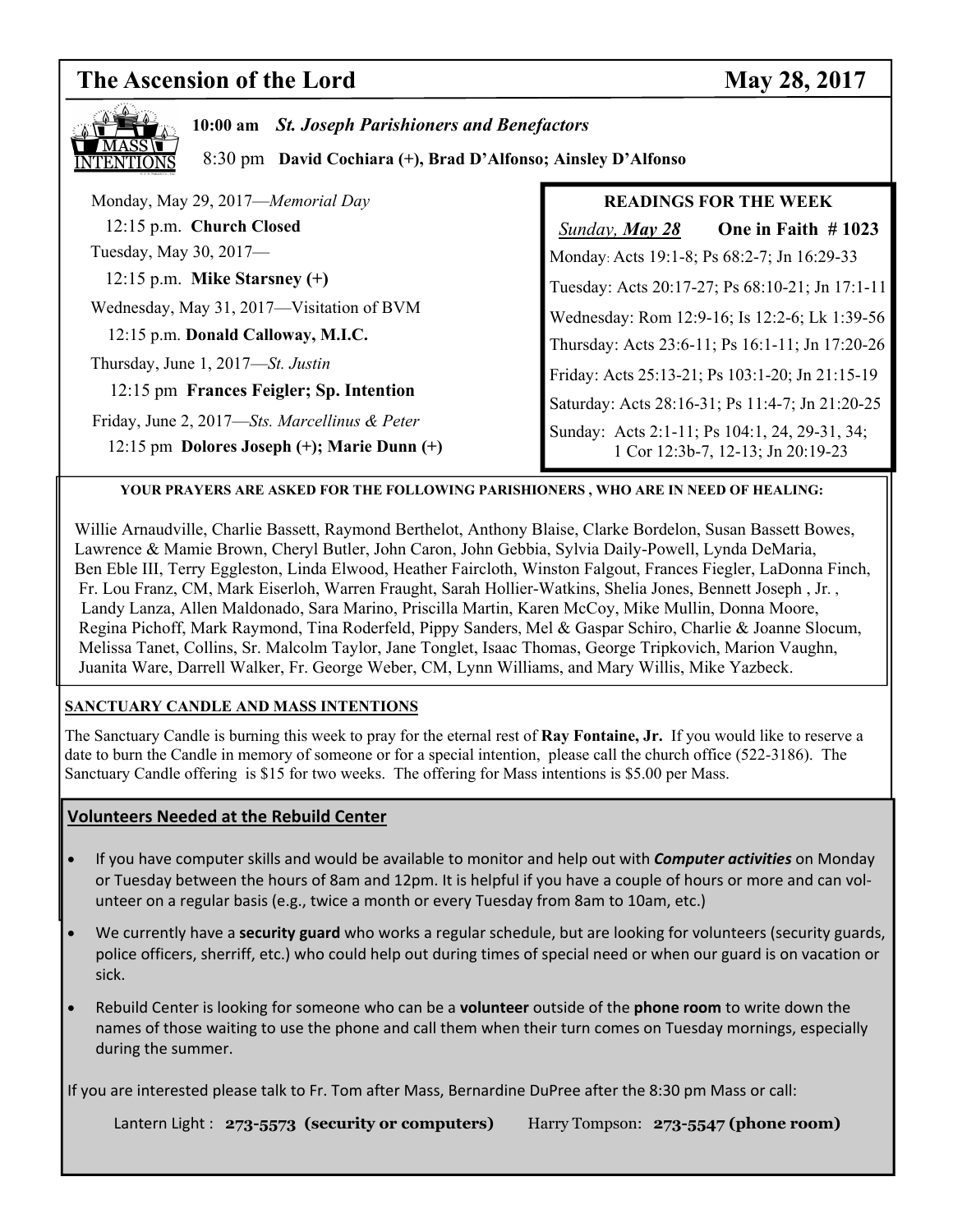## **May your hearts be enlightened, that you may know the hope that belongs to his call. Eph. 1, 18**

*PARISH CALENDAR*  June 3 **Priesthood Ordination , 10 am** St. Louis Cathedral June 4 **Children's Liturgy** (10 am & 8:30 pm Masses) June 15 **Thursday** *Social Justice Committee* 6:30 pm

**TREASURE & STEWARDSHIP**

 **Sunday, May 21, 2017…….....\$6,258.00** 

*Thank you for your generosity* 

**Latin Music Night** Special thanks to all who came and attended the *Latin Music Celebration* and who volunteered and offered hospitality. We appreciate the generosity and beautiful music of the Latin Band *Julio y Cesar.* Coming Soon: Summer social activities!

**Social Justice Committee**: On Thursday members of St. Joseph Parish will meet to discuss the formation of a Social Justice Committee. The purpose of this meeting is to have a brief general overview of Catholic Social Teaching and study some of the issues and needs regarding SJ in our area and how as a faith community we can respond and collaborate with the Archdiocese and other organizations who put faith into action.



# **Pope Francis'** *June* **Intentions**

That national leaders may firmly commit themselves to ending the arms trade, which victimizes so many innocent people.

# *New Parishoner Meet and Greet*

We will have a Meet-Greet after Mass on **Sunday June 11**

Please sign up after Mass (light meal provided)

### **TODAY'S READINGS**

**First Reading** — Jesus tells the disciples that they will be witnesses to the ends of the earth (Acts 1:1-11).

**Psalm** — God mounts his throne to shouts of joy: a blare of trumpets for the Lord (Psalm 47).

 **Second Reading** — May the Father of glory give you a Spirit of wisdom and revelation (Ephesians 1:17-23)*.* 

 **Gospel** — Jesus instructs the Eleven to baptize and teach people of all nations (Matthew 28:16-20).

# **SHARE THE HOPE**

 The readings for today's celebration of the Ascension of the Lord once again remind us that as Christians we are people of hope. In the second reading Saint Paul eloquently exhorts the Ephesians to enlighten their hearts so that they will know the hope and glory that come from being people who place their trust in the Lord Jesus.

 In the story of the Ascension, recounted in the first reading, the Lord Jesus assures the disciples that the Holy Spirit's power will come upon them. Finally, in the Gospel, the Lord lets the disciples know that their mission is to spread the hope of the gospel to all the nations. This wonderful feast keeps our eyes focused on the hope in which we were grounded on the day of our baptism.

#### **CHARTER FOR THE PROTECTION OF CHILDREN AND YOUNG PEOPLE**

In response to the Charter for the Protection of Children and Young People from the United States Conference of Catholic Bishops, the Archdiocese of New Orleans continues to make the Hot Line available for anyone who has been hurt or sexually abused by anyone who works for the Church. The Hot Line continues to be available; the number is (504) 522-5019. In continuing our commitment to support and to heal, we invite and encourage individuals who have been hurt or sexually abused recently or in the past by clergy, religious or other employees of the Archdiocese to call our Hot Line. The Hot Line is available 24 hours a day and your message will be received confidentially by a trained mental health professional. In addition, anyone can make a direct call during regular business hours to the Vic-